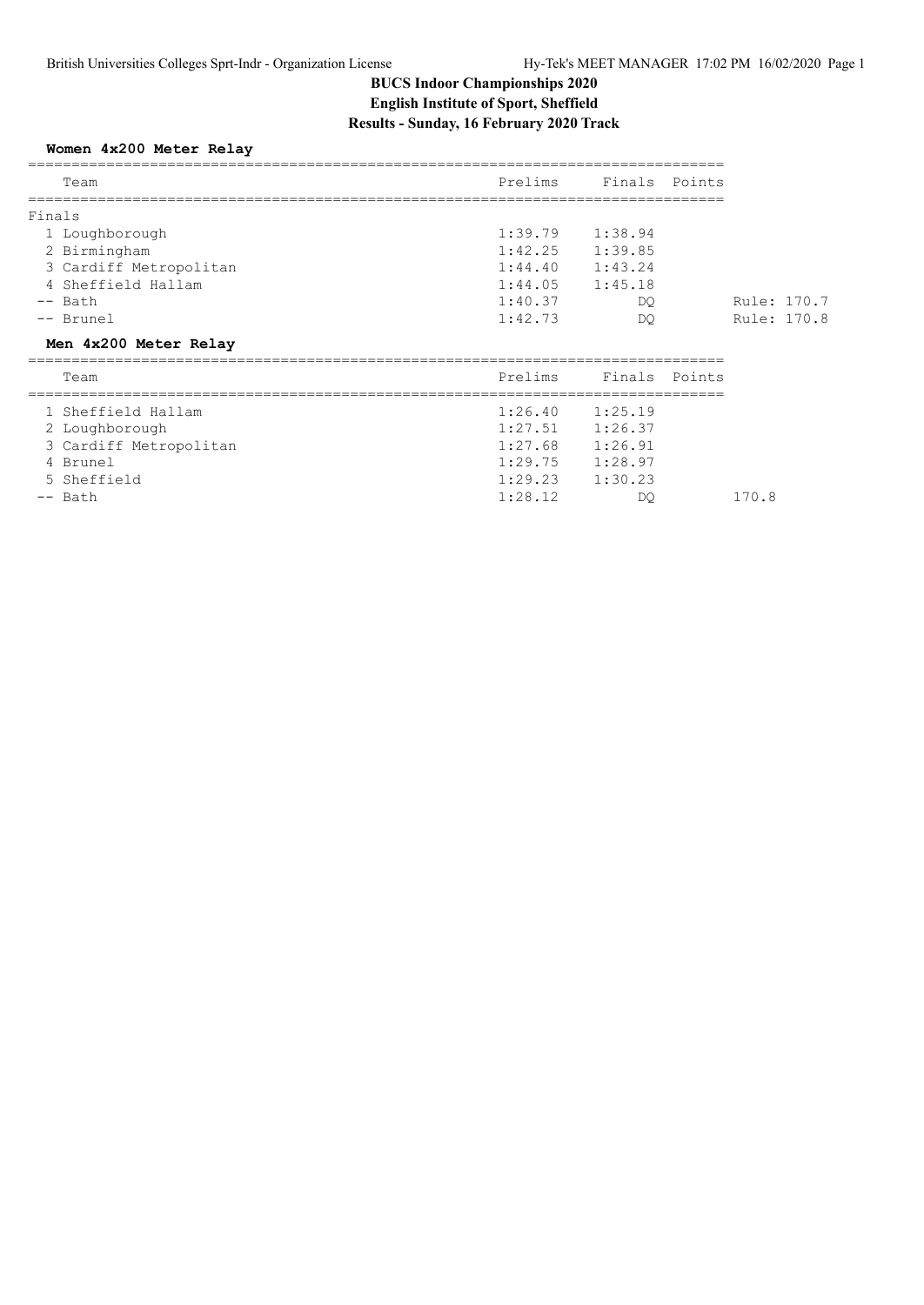# **BUCS Indoor Championships 2020 English Institute of Sport, Sheffield Results - Saturday, 15 February 2020 Track**

## **Women 4x200 Meter Relay**

| Prelims<br>Seed<br>H#<br>Team<br>=============================<br>-----------------------------<br>Preliminaries<br>$1:39.79q$ 5<br>1 Loughborough<br>$1:40.37q$ 1<br>2 Bath<br>$1:42.25q$ 2<br>3 Birmingham<br>$1:42.73q$ 3<br>4 Brunel<br>$1:44.05q$ 5<br>5 Sheffield Hallam<br>1:44.40q<br>6 Cardiff Metropolitan<br>4<br>3<br>7 Newcastle<br>1:46.42<br>2<br>1:47.33<br>8 Leeds Beckett<br>1:47.91<br>1<br>9 Manchester<br>5<br>10 Oxford<br>1:48.09<br>$\mathbf 1$<br>11 Nottingham<br>1:49.42<br>2<br>1:50.18<br>12 Exeter<br>1:50.41<br>5<br>13 Swansea<br>2<br>1:51.04<br>14 King's College London<br>5<br>15 Stirling<br>1:52.07<br>16 Liverpool<br>1:54.25<br>4<br>17 Oxford Brookes<br>1:57.86<br>4<br>3<br>18 Leicester<br>1:59.17<br>3<br>19 Bristol<br>2:04.04<br>-- Sheffield<br>1 Rule 170.7<br>DQ —<br>3 Rule 163.2<br>-- Leeds<br>DO<br>4 Rule 163.3a<br>-- Manchester Met<br>DO<br>-- Warwick<br>1 Rule 163.3a<br>DO |  |  |  |  |
|-----------------------------------------------------------------------------------------------------------------------------------------------------------------------------------------------------------------------------------------------------------------------------------------------------------------------------------------------------------------------------------------------------------------------------------------------------------------------------------------------------------------------------------------------------------------------------------------------------------------------------------------------------------------------------------------------------------------------------------------------------------------------------------------------------------------------------------------------------------------------------------------------------------------------------------------|--|--|--|--|
|                                                                                                                                                                                                                                                                                                                                                                                                                                                                                                                                                                                                                                                                                                                                                                                                                                                                                                                                         |  |  |  |  |
|                                                                                                                                                                                                                                                                                                                                                                                                                                                                                                                                                                                                                                                                                                                                                                                                                                                                                                                                         |  |  |  |  |
|                                                                                                                                                                                                                                                                                                                                                                                                                                                                                                                                                                                                                                                                                                                                                                                                                                                                                                                                         |  |  |  |  |
|                                                                                                                                                                                                                                                                                                                                                                                                                                                                                                                                                                                                                                                                                                                                                                                                                                                                                                                                         |  |  |  |  |
|                                                                                                                                                                                                                                                                                                                                                                                                                                                                                                                                                                                                                                                                                                                                                                                                                                                                                                                                         |  |  |  |  |
|                                                                                                                                                                                                                                                                                                                                                                                                                                                                                                                                                                                                                                                                                                                                                                                                                                                                                                                                         |  |  |  |  |
|                                                                                                                                                                                                                                                                                                                                                                                                                                                                                                                                                                                                                                                                                                                                                                                                                                                                                                                                         |  |  |  |  |
|                                                                                                                                                                                                                                                                                                                                                                                                                                                                                                                                                                                                                                                                                                                                                                                                                                                                                                                                         |  |  |  |  |
|                                                                                                                                                                                                                                                                                                                                                                                                                                                                                                                                                                                                                                                                                                                                                                                                                                                                                                                                         |  |  |  |  |
|                                                                                                                                                                                                                                                                                                                                                                                                                                                                                                                                                                                                                                                                                                                                                                                                                                                                                                                                         |  |  |  |  |
|                                                                                                                                                                                                                                                                                                                                                                                                                                                                                                                                                                                                                                                                                                                                                                                                                                                                                                                                         |  |  |  |  |
|                                                                                                                                                                                                                                                                                                                                                                                                                                                                                                                                                                                                                                                                                                                                                                                                                                                                                                                                         |  |  |  |  |
|                                                                                                                                                                                                                                                                                                                                                                                                                                                                                                                                                                                                                                                                                                                                                                                                                                                                                                                                         |  |  |  |  |
|                                                                                                                                                                                                                                                                                                                                                                                                                                                                                                                                                                                                                                                                                                                                                                                                                                                                                                                                         |  |  |  |  |
|                                                                                                                                                                                                                                                                                                                                                                                                                                                                                                                                                                                                                                                                                                                                                                                                                                                                                                                                         |  |  |  |  |
|                                                                                                                                                                                                                                                                                                                                                                                                                                                                                                                                                                                                                                                                                                                                                                                                                                                                                                                                         |  |  |  |  |
|                                                                                                                                                                                                                                                                                                                                                                                                                                                                                                                                                                                                                                                                                                                                                                                                                                                                                                                                         |  |  |  |  |
|                                                                                                                                                                                                                                                                                                                                                                                                                                                                                                                                                                                                                                                                                                                                                                                                                                                                                                                                         |  |  |  |  |
|                                                                                                                                                                                                                                                                                                                                                                                                                                                                                                                                                                                                                                                                                                                                                                                                                                                                                                                                         |  |  |  |  |
|                                                                                                                                                                                                                                                                                                                                                                                                                                                                                                                                                                                                                                                                                                                                                                                                                                                                                                                                         |  |  |  |  |
|                                                                                                                                                                                                                                                                                                                                                                                                                                                                                                                                                                                                                                                                                                                                                                                                                                                                                                                                         |  |  |  |  |
|                                                                                                                                                                                                                                                                                                                                                                                                                                                                                                                                                                                                                                                                                                                                                                                                                                                                                                                                         |  |  |  |  |
|                                                                                                                                                                                                                                                                                                                                                                                                                                                                                                                                                                                                                                                                                                                                                                                                                                                                                                                                         |  |  |  |  |
|                                                                                                                                                                                                                                                                                                                                                                                                                                                                                                                                                                                                                                                                                                                                                                                                                                                                                                                                         |  |  |  |  |
|                                                                                                                                                                                                                                                                                                                                                                                                                                                                                                                                                                                                                                                                                                                                                                                                                                                                                                                                         |  |  |  |  |
|                                                                                                                                                                                                                                                                                                                                                                                                                                                                                                                                                                                                                                                                                                                                                                                                                                                                                                                                         |  |  |  |  |

#### **Men 4x200 Meter Relay**

|   | Team                       | Seed | Prelims  | H#                      |
|---|----------------------------|------|----------|-------------------------|
|   | -------------------------- |      |          |                         |
|   | 1 Sheffield Hallam         |      | 1:26.40q | 6                       |
|   | 2 Loughborough             |      | 1:27.51q | 4                       |
|   | 3 Cardiff Metropolitan     |      | 1:27.68q | 7                       |
|   | 4 Bath                     |      | 1:28.12q | $\overline{\mathbf{3}}$ |
|   | 5 Sheffield                |      | 1:29.23q | 7                       |
|   | 6 Brunel                   |      | 1:29.75q | 2                       |
|   | 7 Manchester Met           |      | 1:30.22  | 3                       |
| 8 | Swansea                    |      | 1:30.94  | 1                       |
|   | 9 East London              |      | 1:31.25  | 5                       |
|   | 10 Cambridge               |      | 1:31.79  | 4                       |
|   | 11 Birmingham              |      | 1:31.93  | 1                       |
|   | 12 Stirling                |      | 1:32.35  | $\overline{2}$          |
|   | 13 King's College London   |      | 1:32.96  | 6                       |
|   | 14 Durham                  |      | 1:33.07  | 3                       |
|   | 15 Liverpool               |      | 1:34.21  | $\mathbf{1}$            |
|   | 16 Edinburgh               |      | 1:35.03  | 1                       |
|   | 17 Portsmouth              |      | 1:35.19  | $\mathbf{2}$            |
|   | 18 Leeds Beckett           |      | 1:35.25  | 5                       |
|   | 19 Warwick                 |      | 1:35.32  | 6                       |
|   | 20 Exeter                  |      | 1:35.42  | 5                       |
|   | 21 Oxford                  |      | 1:35.91  | $\mathbf{1}$            |
|   | 22 Newcastle               |      | 1:35.95  | 3                       |
|   | 23 Manchester              |      | 1:37.93  | 2                       |
|   | 24 Nottingham              |      | 1:38.30  | 7                       |